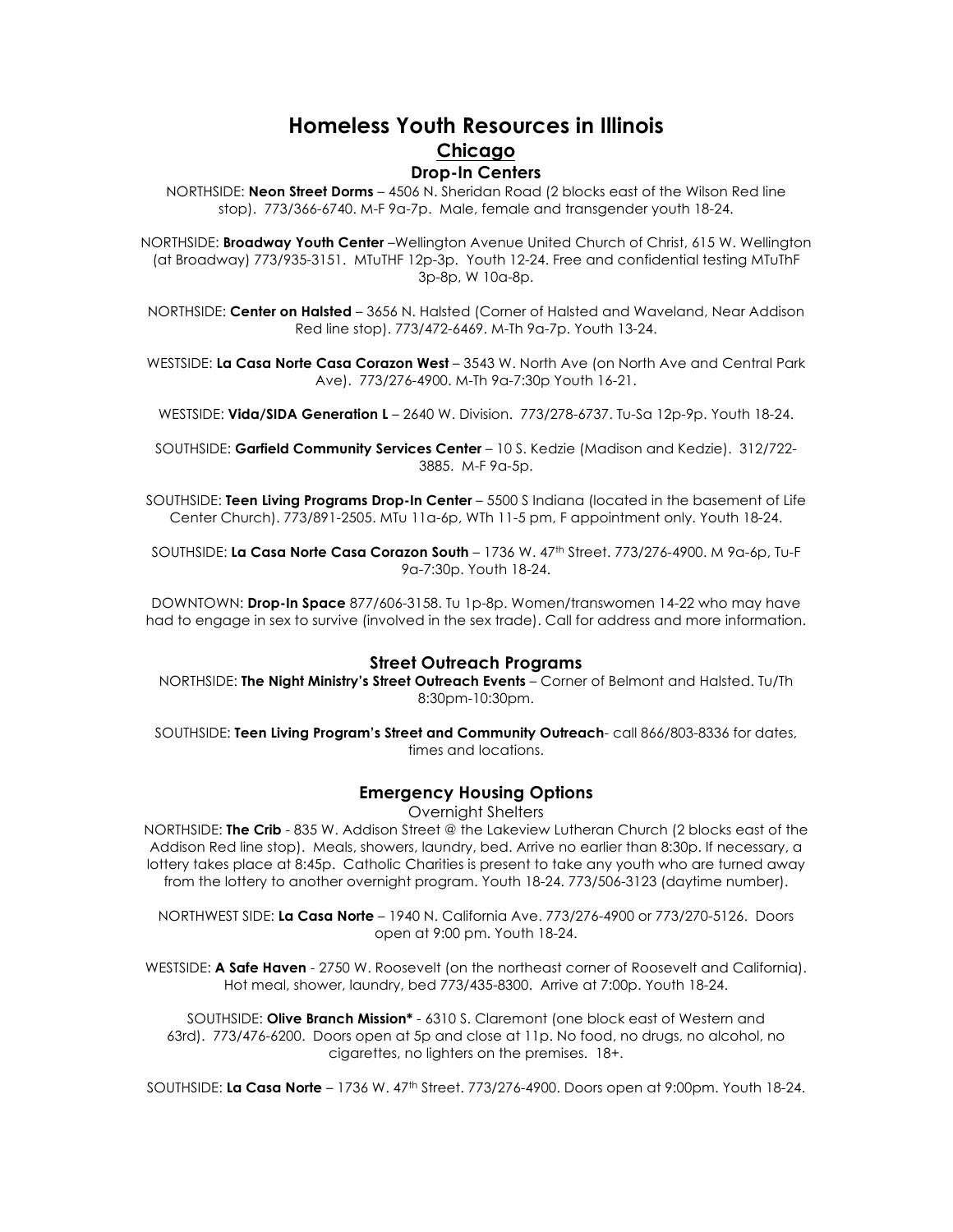SOUTHSIDE: **La Casa Norte** - Overnight shelter for pregnant and parenting youth ages 18-24. 773/276-4900. Call for intake process or email Shanavia@lacasanorte.org.

SOUTHSIDE: **Ujima Village** – 7320 S. Yale. Arrive by 8;00 pm, lottery held at 8: 15 pm for 24 beds. Doors close at 8:30 pm. Youth 18-24.

FAR-SOUTHSIDE: **Universal Family Connection**- 1350 W. 103rd Street. 773/881-1711. Youth 14-24. M-W 9am-2pm.

### **Interim Housing Options**

Stay for up to 120 days

NORTHSIDE: **Open Door Shelter\*** – 1110 N. Noble Street (4 blocks southeast of the Division Blue line stop). 773/506-4100. CALL FREQUENTLY FOR OPENINGS. When a bed is available, it can be held for 2-3 hours. Youth 14-20. 4 month maximum stay. Transitional Living Program available to clients in the interim program.

NORTHSIDE: **Response-Ability Pregnant and Parenting Program ("RAPP")\*** – 3262 N. Clark St. 773/506- 3120. Provides 4 months shelter for homeless girls who are pregnant and/or parenting and their infants and toddlers. Youth 14-19.

NORTH-SUBURB: **Hilda's Place** – 1458 Chicago Avenue, Evanston (3 blocks north of the Dempster Purple line stop). 847/424-0945 x10. 18+. 4 month maximum stay.

WESTSIDE: **Joshua's Center for Women** – 330 W. Carroll Avenue (8 blocks northwest of the Ashland-Lake Green and Pink line stop). 773/722-0179. Females 18+. 4 month maximum stay. Attend dropin services M-Th 9-2:30pm to get on the waiting list. Must continue to access drop-in services to remain on the waiting list.

WESTSIDE: **A Safe Haven** – 2750 W. Roosevelt (on the northeast corner of Roosevelt and California). 773/435-8300. 18+. Call to schedule intake appointment.

### **Transitional Living Programs**

Long-Term Housing

LOOP: **Mercy Home – Boys Campus** – 1140 W. Jackson (6 blocks northwest of the UIC Blue line stop). 312/738-6364. Call to begin the application process. Males 18-22.

NORTHSIDE: **Neon Street Dorms** – 4506 N. Sheridan Road (2 blocks east of the Wilson Red line stop). 773/336-6740. Call to schedule an intake assessment to be put on the waiting list. Must access drop-in center service (9a-7p) at least twice a month to stay on the waiting list. Male, female and transgender youth18-24.

WESTSIDE: **La Casa Norte** – 3533 W. North Ave (on North Ave and Central Park Ave). 773/276-4900. Call to be put on the waiting list. Males and Transgender Youth 16-21.

WESTSIDE: **New Moms\*** – 5317 W. Chicago Ave (2 blocks west of Laramie). 773/610-7696. Transitional housing for single mothers 18-24 with up to 2 children for up to 24 months. Emergency Housing not provided. Call Property Manager to learn about intake.

WESTSIDE: **El Rescate**- 2703 W. Division St. 872/829-2662. LGBTQ youth 18-24, including youth living with HIV.

SOUTHSIDE: **Olive Branch Mission** - 6310 S. Claremont (one block east of Western and 63rd). 773/476-6200. No food, no drugs, no alcohol, no cigarettes, no lighters on the premises. Males 18-25. To get into the program, you must stay in the emergency housing.

SOUTHSIDE: **Unity Harmony Village\*** – 7701 S. Stewart. 773/783-9200. Call to complete a telephone intake. Youth 17-22.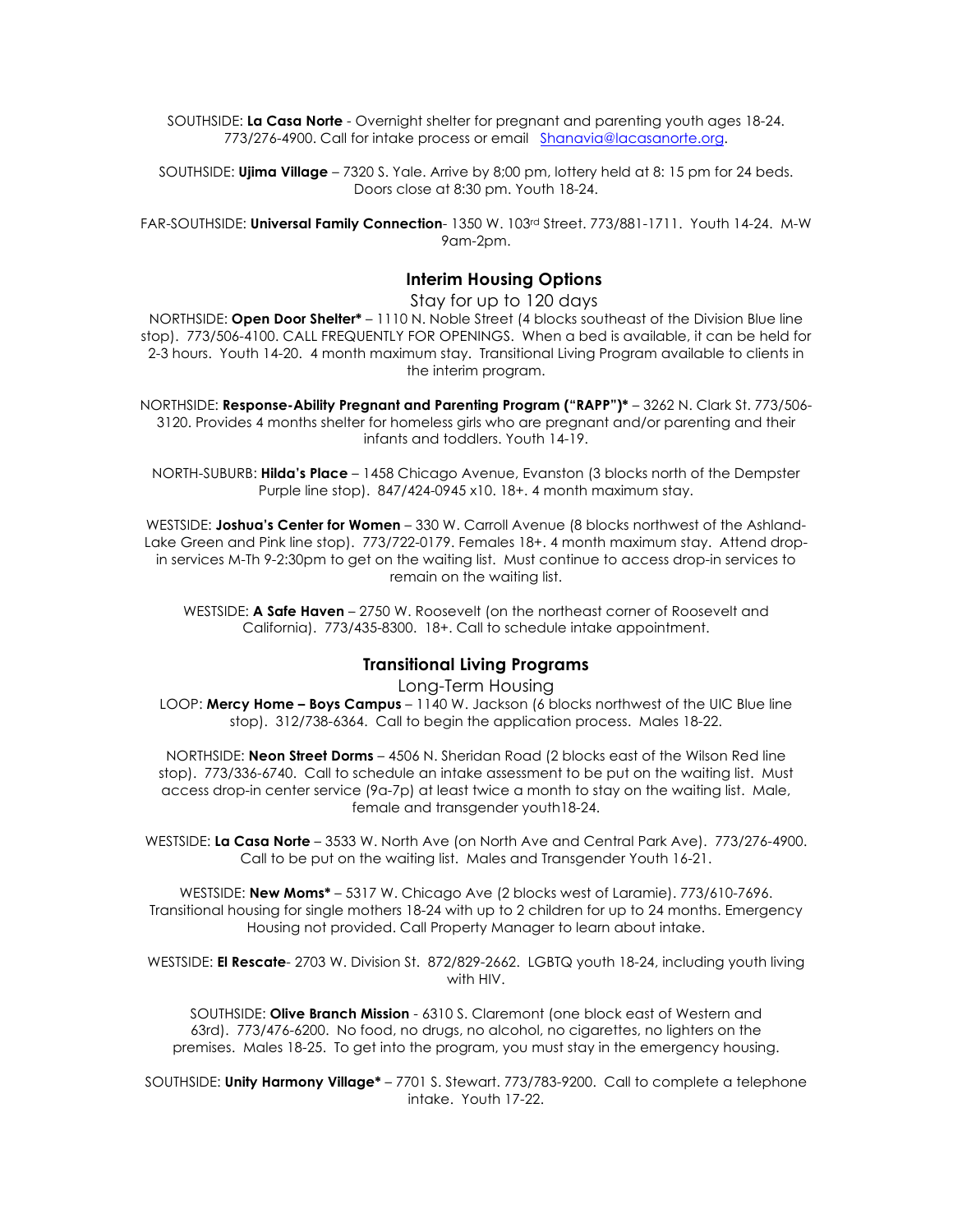SOUTHSIDE: **Teen Living Programs Belfort House**- 3745 South Indiana. 866/803-8336. Call to complete a telephone intake. Youth 17-21.

SOUTHSIDE: **Emerge (ChildServ)**- 5401 S. Wentworth. (773) 239-8264. Young adults who are single or have families with up to two children.

FAR-SOUTHSIDE: **Mercy Home – Girls Campus** – 11600 S. Longwood Drive (116<sup>th</sup> Street and Longwood Dr.). 312/738-6364. Call to begin the application process. Females 18-22.

### **Suburban Cook County**

PARK RIDGE: **Safe Harbour Emergency Shelter**- 1440 Renaissance Drive. 847/297-8540. Girls 12-21.

PARK RIDGE: **Youth in Transition's supervised group living (The Harbour)**- 1440 Renaissance Drive. 847/297-8540. Girls 16-21 finishing school or working. Up to 18 months.

PARK RIDGE: Youth in Transition's scattered-site housing (The Harbour)- 1440 Renaissance Drive. 847/297-8540. Male and female youth. Up to 18 months.

RIVERDALE: **Aunt Martha's TIPs Program** – 15 W. 137th Place. 708/849-2818. Call to set up an interview time. Youth 17-20.

# **Collar Counties**

WHEATON: **The Transitions Program**- 122 W. Liberty Drive. 630/393-7057, 630/682-1910. Primarily females 17-22. 2 year maximum stay.

WHEATON: **Jubilee Village**- 395 Executive Drive (Carol Stream). 630/682-1910. Single mothers 18-24 and their children. 2 year maximum stay.

KANE & DUPAGE COUNTIES: **The Transitional Housing Program (360 Youth Services**)- 630/778-9271. Youth 18-24. 2 year maximum stay.

KANE & DUPAGE COUNTIES: **Cornerstone Group Home for Boys (360 Youth Services)-**630/778-9271. Boys 13-17 who are unable to live with their families.

CENTRAL KANE COUNTY: **Lazarus House Center for Transitional Living**- 214 Walnut Street, St. Charles. 630/587-2144.

### **Northern Illinois**

ROCKFORD: **YSN Bridge**- 3703 N. Main Street. 815/986/1947. Youth 14-18. 120 day maximum stay.

ROCKFORD: **MELD's Trinity House**- 620 Kishwaukee Street. 815/963-3369. For pregnant or parenting women 16-21.

GLEN ELLYN: **Youth Services Bureau of Illinois Valley**- 800 Roosevelt Road Bldg. E., Suite 102. 630/474-9600. Transitional living program for youth 16-24.

AURORA: **Youth Services Bureau of Illinois Valley**- 1700 N. Farnsworth Suite 18. 630/820.6303. Transitional living program for youth 16-24.

LA SALLE: **Youth Services Bureau of Illinois Valley**- 12 Gunia Drive. 815/223-4151. Transitional living program for youth 16-24.

LA SALLE: **Youth Services Bureau of Illinois Valley**- 901 Grant Street. 815/224.4244. Transitional living program for youth 16-24.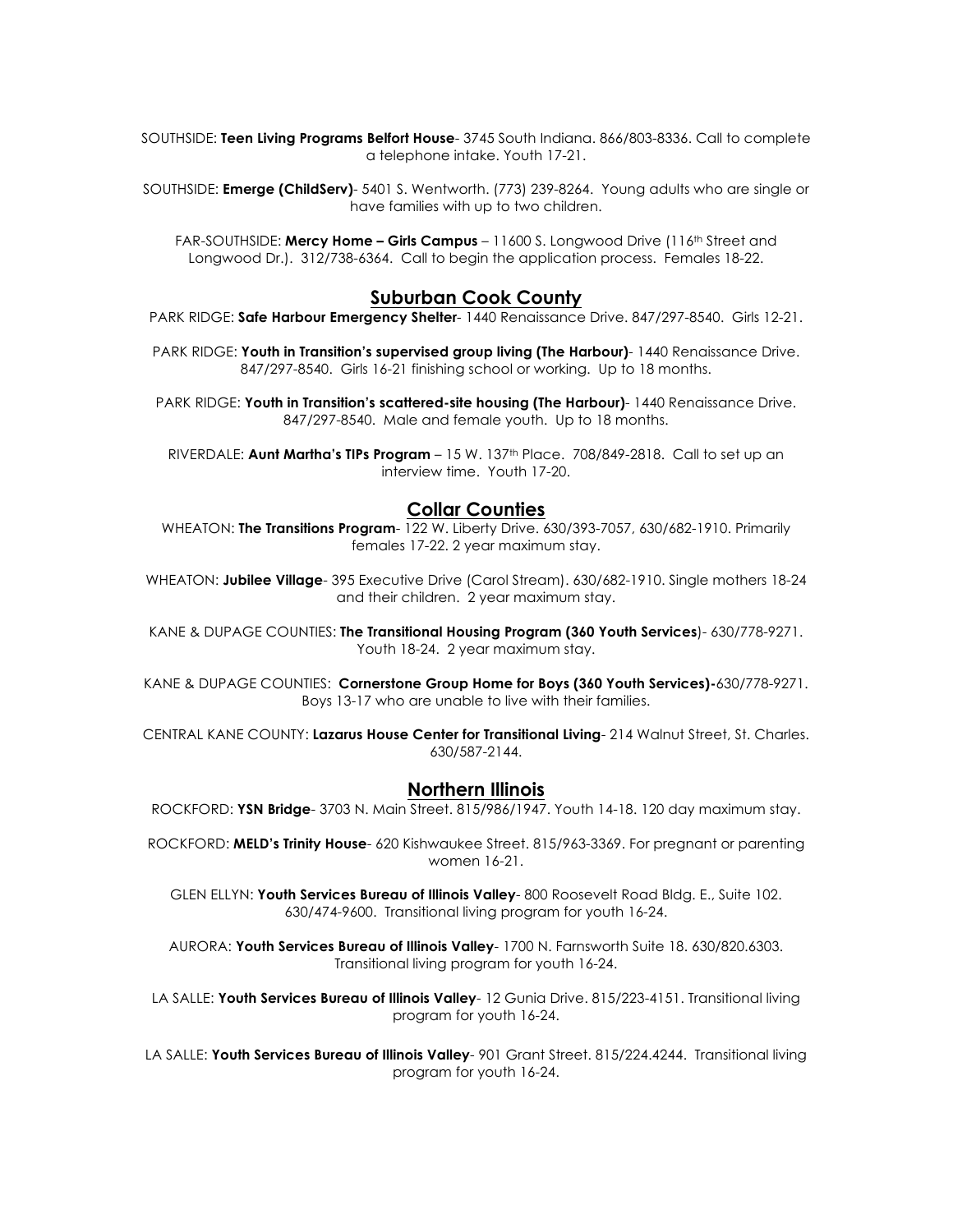MENDOTA: **Youth Services Bureau of Illinois Valley**- 1007 Main Street. 815/538-4686. Transitional living program for youth 16-24.

STREATOR: **Youth Services Bureau of Illinois Valley**-115 Oak St. 815/433-3953. Transitional living program for youth 16-24.

OTTAWA**: Youth Services Bureau of Illinois Valley**-424 W. Madison St. 815/433-3953. Transitional living program for youth 16-24.

#### **Street Outreach Programs**

GLEN ELLYN: **Youth Services Bureau of Illinois Valley**- 800 Roosevelt Rd. Bldg. E., Suite 102. 630/474- 9600. Youth 16-24.

AURORA: **Youth Services Bureau of Illinois Valley**- 1700 N. Farnsworth Suite 18. 630/820.6303. Youth 16-24.

LA SALLE: **Youth Services Bureau of Illinois Valley**- 12 Gunia Drive. 815/223-4151. Youth 16-24.

LA SALLE: **Youth Services Bureau of Illinois Valley**- 901 Grant Street. 815/224.4244. Youth 16-24.

MENDOTA: **Youth Services Bureau of Illinois Valley**- 1007 Main Street. 815/538-4686. Youth 16-24.

STREATOR: **Youth Services Bureau of Illinois Valley**-115 Oak St. 815/433-3953. Youth 16-24.

OTTAWA**: Youth Services Bureau of Illinois Valley**-424 W. Madison St. 815/433-3953. Youth 16-24.

# **Central Illinois**

BLOOMINGTON: **Project Oz Basic Center for Runaway Youth**- 1105 W. Front Street. 309/827-0377. Emergency overnight housing.

BLOOMINGTON: **Project Oz Host Homes** - 1105 W. Front Street. 309/827-0377. Temporary, emergency placement for runaway or homeless youth.

BLOOMINGTON: **Project Oz Safe Place** - 1105 W. Front Street or Bloomington and Normal fire stations. 309/827-0377. Young people feeling threatened or in need of immediate help, look for yellow-and-black Safe Place signs.

SPRINGFIELD: **Youth Services Bureau of Illinois Valley**- 2901 Normandy Road. 217/529-8300. 24-crisis intervention. Temporary foster care may be used.

CHAMPAIGN: **Roundhouse**- 311 W. White Street. 217/359-5276. Youth 11-17. 21 day maximum stay.

JACKSONVILLE: **Midwest Youth Services Inc**- 2001 W. Lafayette Avenue. 217/245-6000. Youth 9-18. Serves Brown, Cass, Schuyler, Scott and Morgan counties.

BLOOMINGTON: **Children's Home and Aid Society of Illinois Transitional Independent Living**- 403 South State Street. 309/827-0374. Youth 18-21.

BLOOMINGTON: **Project Oz Transitional Living Program** - 1105 W. Front Street. 309/827-0377.

BLOOMINGTON: **Project Oz MGH** - 1105 W. Front Street. 309/827-0377. Transitional living program for pregnant or parenting youth and their children.

CHAMPAIGN: **STEP (Community Elements)**- 1801 Fox Drive. 217/398-8080. Or 801 N. Walnut Street 217/373-2430. Transitional living program for youth 16-21.

### **Street Outreach Programs**

BLOOMINGTON: **Project Oz Street Outreach** - 1105 W. Front Street. 309/827-0377.

CHAMPAIGN: **Community Elements**- 1801 Fox Drive. 217/398-8080. Or 801 N. Walnut Street 217/373- 2430.

# **Southern Illinois**